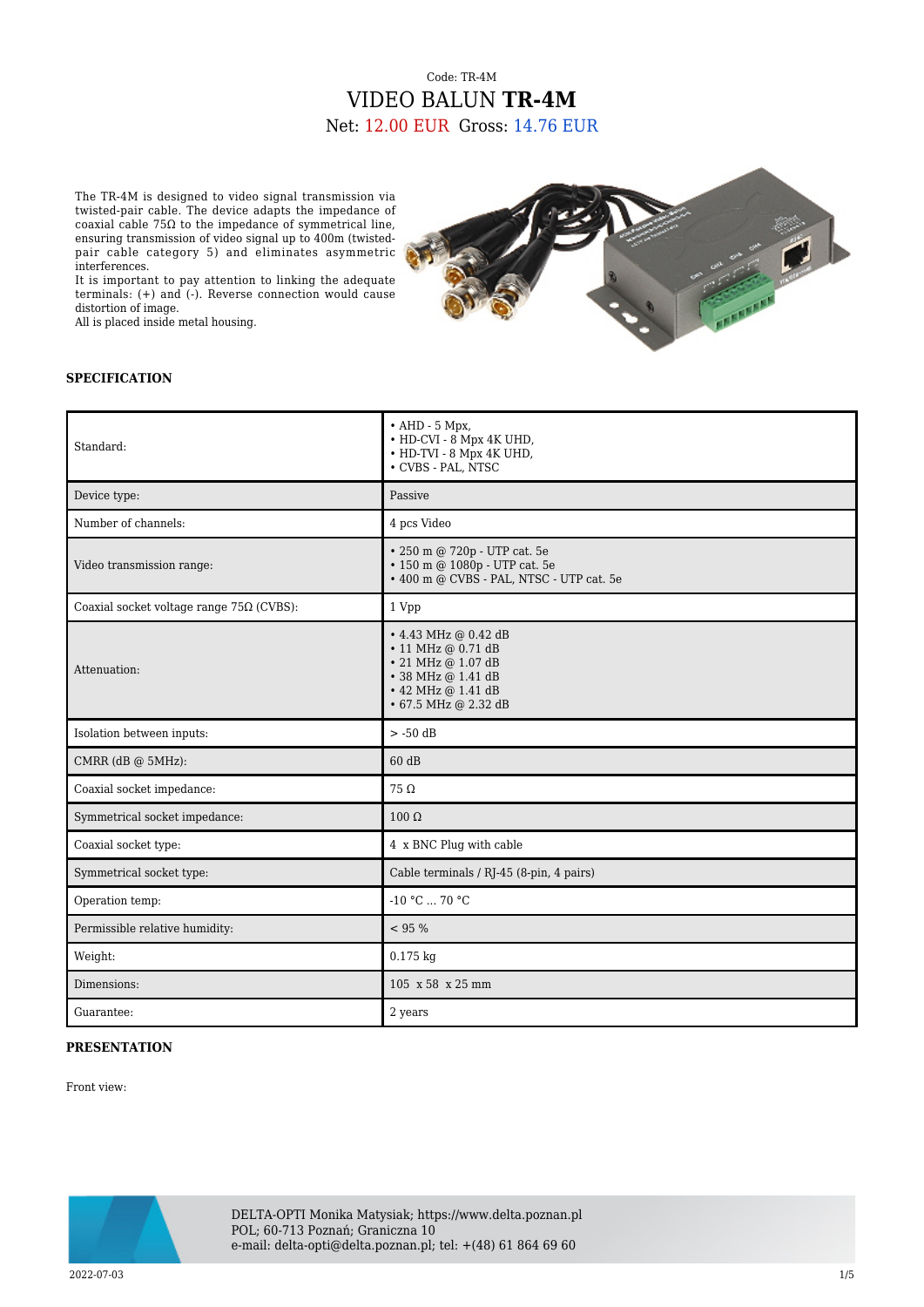

Top view:



DELTA-OPTI Monika Matysiak; https://www.delta.poznan.pl POL; 60-713 Poznań; Graniczna 10 e-mail: delta-opti@delta.poznan.pl; tel: +(48) 61 864 69 60

2022-07-03 2/5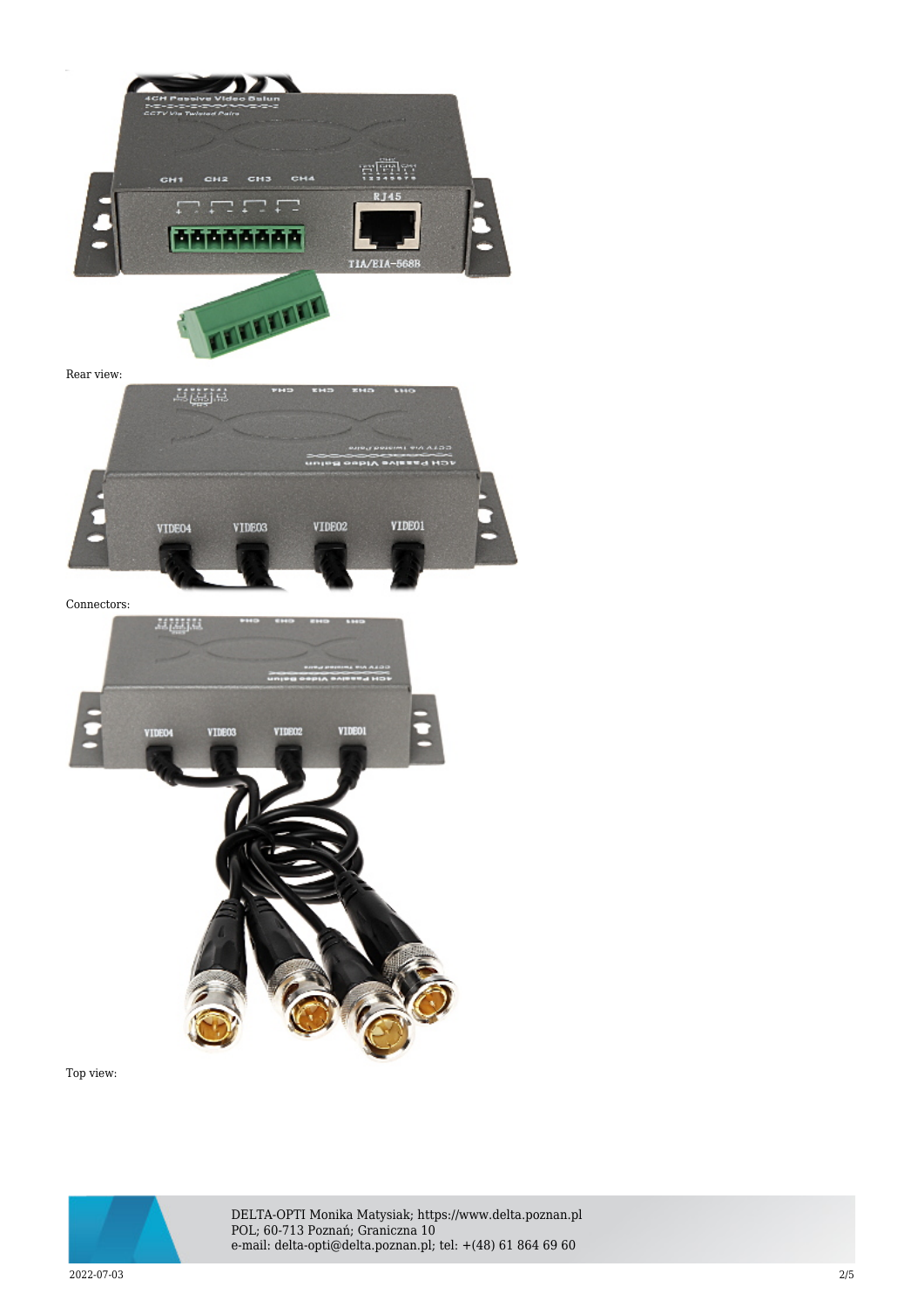

 $0.00000000$ 

Example application for CVBS/PAL cameras:



1) Coaxial cable

2) TR-4M

Wiring sequence inside the RJ-45 plug. Plug wiring sequence is consistent with the T568B standard:





- 1) White/Orange camera No.1 signal (+)
- 2) Orange camera No.1 signal (-)
- 3) white/green camera no.2 (+) signal
- 4) blue camera no. 3 (-) signal
- 5) white/blue camera no. 3 (+) signal
- 6) green camera no. 2 (-) signal



DELTA-OPTI Monika Matysiak; https://www.delta.poznan.pl POL; 60-713 Poznań; Graniczna 10 e-mail: delta-opti@delta.poznan.pl; tel: +(48) 61 864 69 60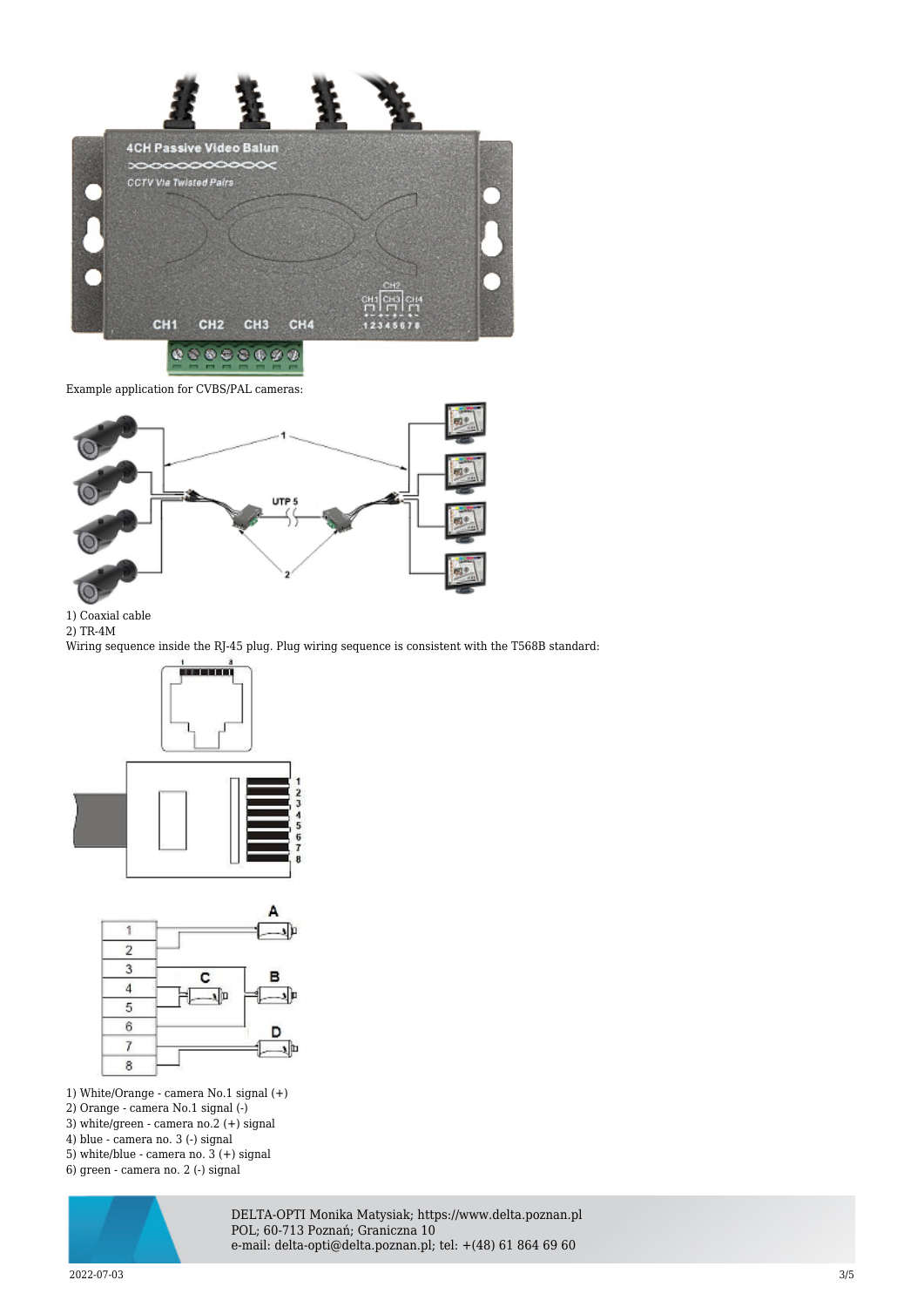- 7) white/brown camera no. 4 (+) signal
- 8) brown camera no. 4 (-) signal
- A) Camera 1
- B) Camera 2

C) Camera 3

D) Camera 4

## **OUR TESTS**



[Picture at transmission for 0 m distance:](https://sklep.delta.poznan.pl/obrazki1/tr-4m_img11_d.bmp) 



Picture at transmission for 300 m distance:





DELTA-OPTI Monika Matysiak; https://www.delta.poznan.pl POL; 60-713 Poznań; Graniczna 10 e-mail: delta-opti@delta.poznan.pl; tel: +(48) 61 864 69 60

2022-07-03 4/5